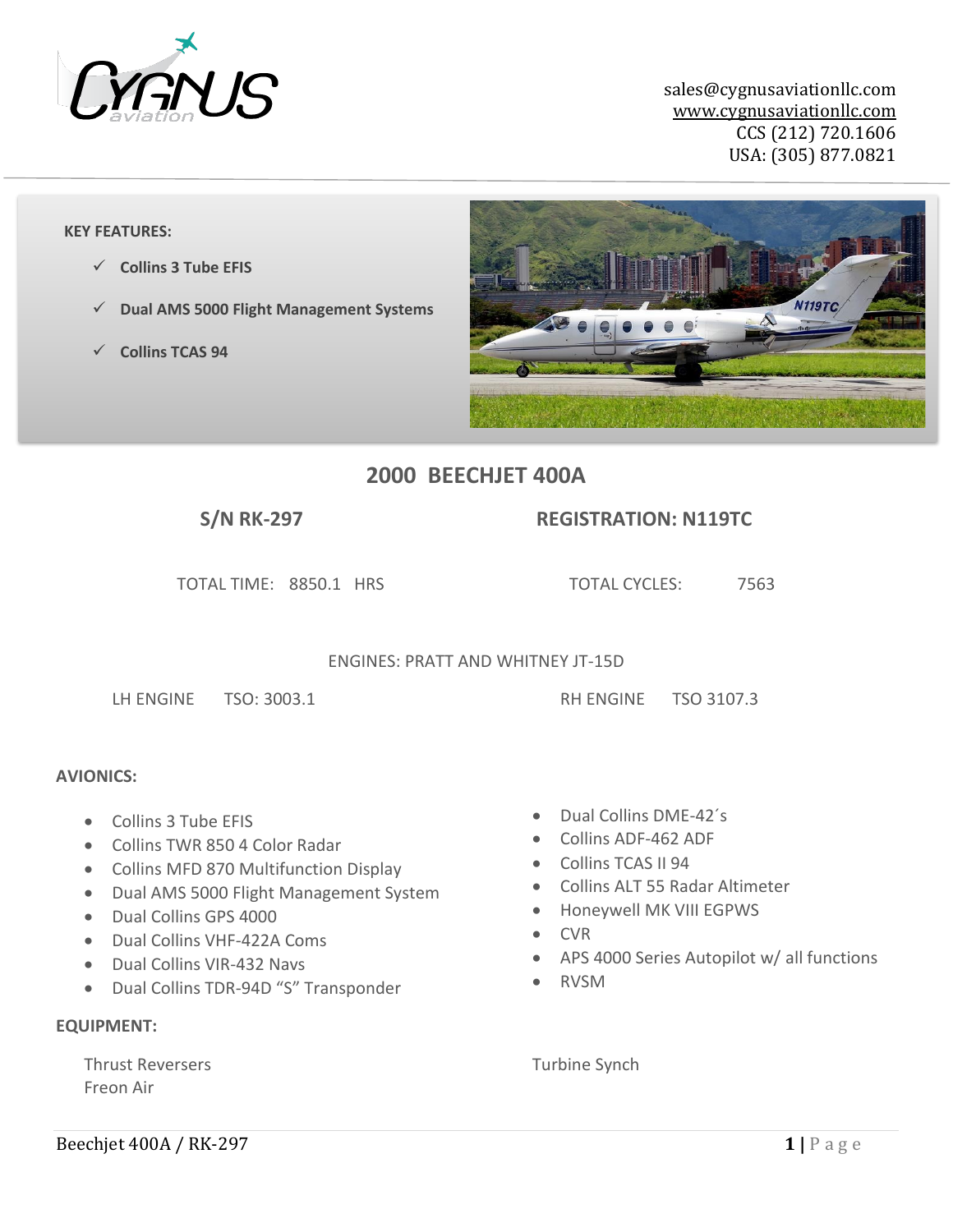

- **EXTERIOR:** Overall white with Dark / Light Grey and Blue stripes.
- **INTERIOR:** 8 Passenger seats (4 in club seating arrangement) interior including a belted potty seat + 2 Crews. All seats in beige-sand color leather, carpet in wool design dark sand color and matching side panel, two writing tables with galley/ storage in maple wood.

### **NO DAMAGE HISTORY**

**AIRCRAFT PHOTOS ATTACHED Available for viewing in Fort Lauderdale**

## **All SPECIFICATIONS ARE SUBJECT TO FINAL VERIFIACTION.**

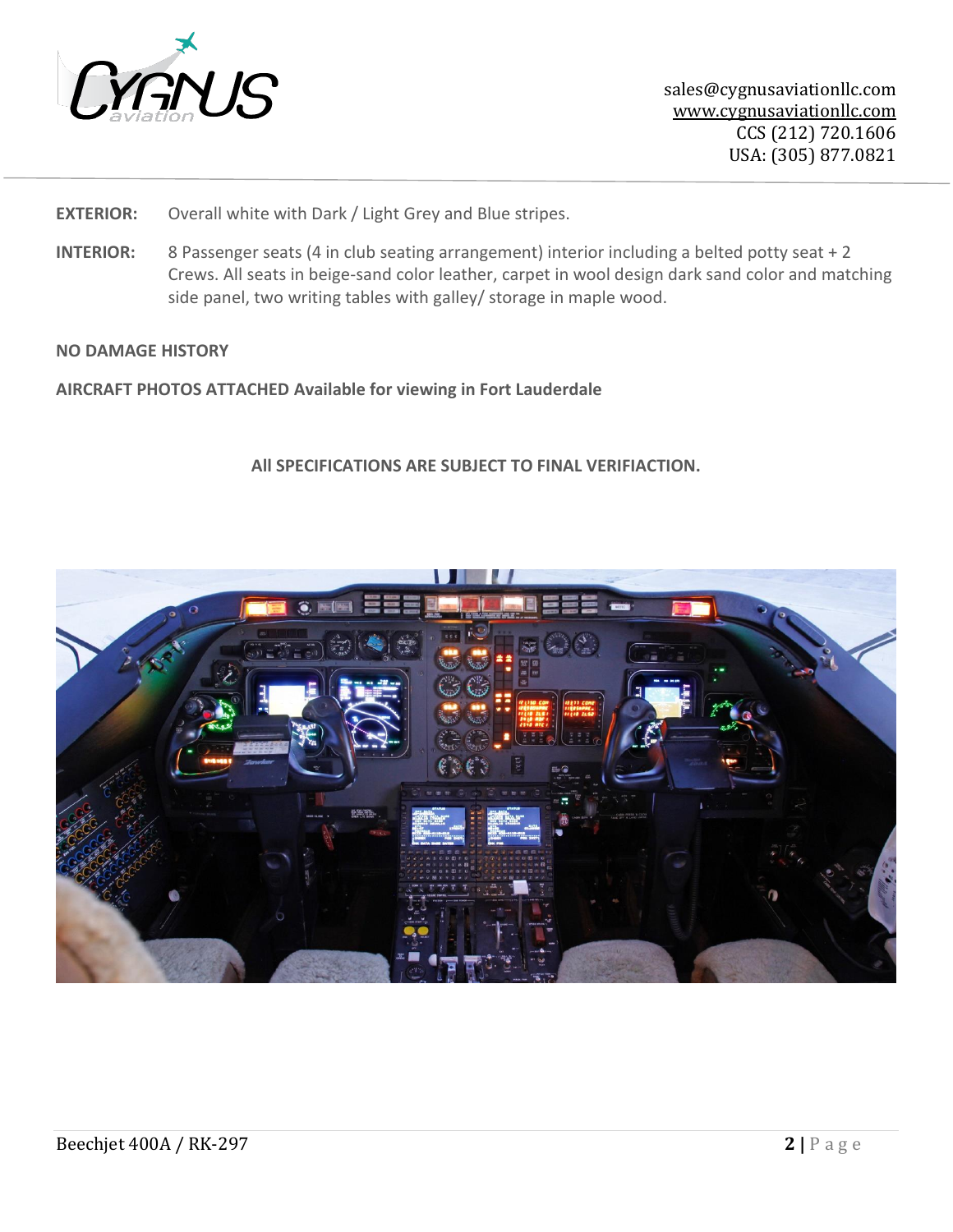

sales@cygnusaviationllc.com www.cygnusaviationllc.com<br>CCS (212) 720.1606 USA: (305) 877.0821